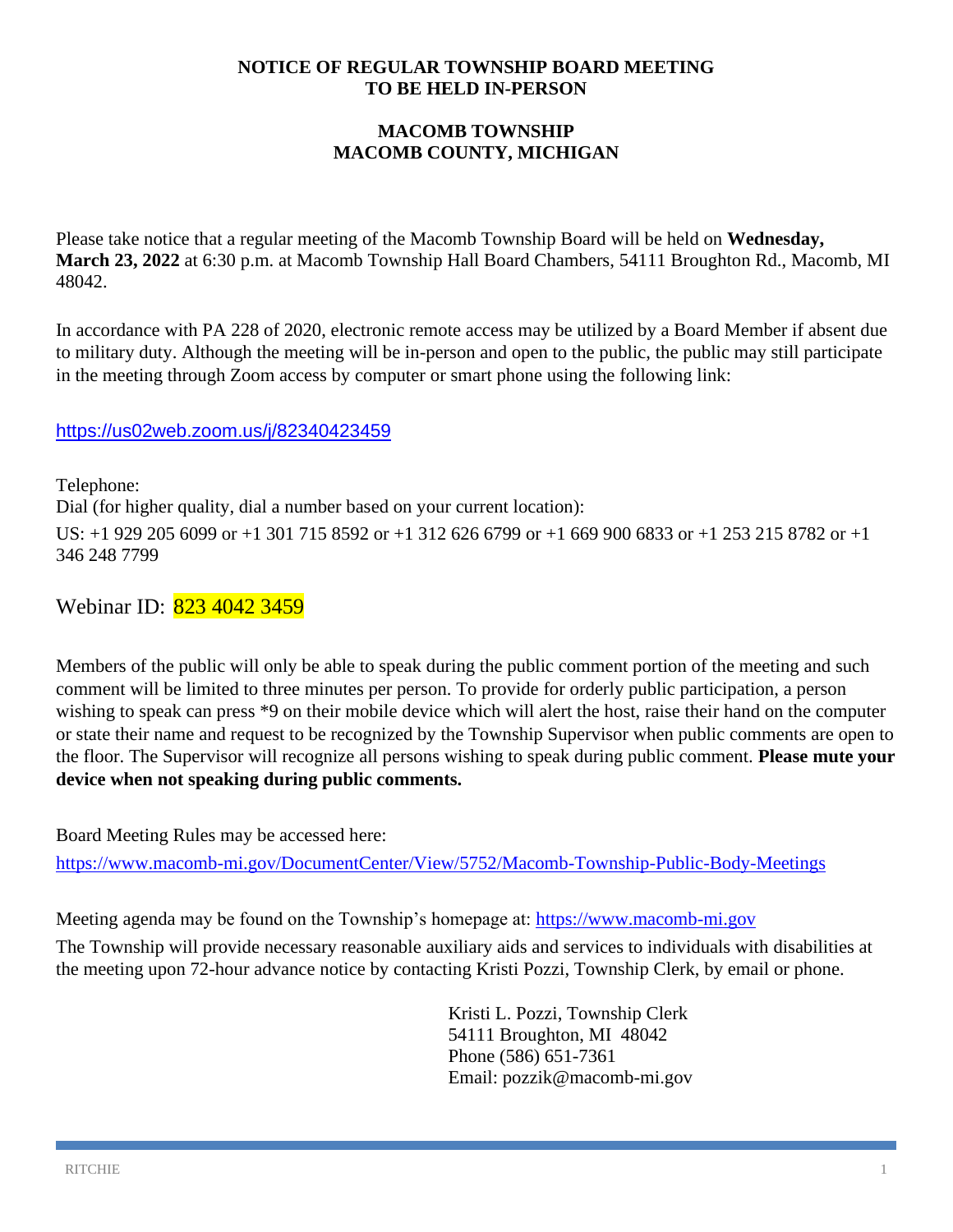

# **TOWNSHIP BOARD OF TRUSTEES AGENDA**

- DATE: WEDNESDAY, MARCH 23, 2022
- TIME: 6:30 PM
- LOCATION: MACOMB TOWNSHIP MEETING CHAMBERS 54111 BROUGHTON ROAD, MACOMB MI 48042 Version 2

Call Meeting to Order

Pledge of Allegiance to the Flag of the United States

- 1. Roll Call
- 2. Approval of Agenda Items (with any corrections)
- 3. Approval of Bills
- 4. Approval of Previous Meeting Minutes from March 9, 2022

# **PUBLIC COMMENTS, AGENDA ITEMS ONLY - (3 MINUTE TIME LIMIT)**

#### **CONSENT AGENDA ITEMS:**

- 5. Water and Sewer Department
	- a. Request to Approve the Temporary Concrete Batch Plant; Mistwood Estates, Mark Anthony Contracting, Inc. Section 15
	- b. Request Approval to Attend Conference (3) Employees; Permit Confined Space Entry Class
	- c. Request to Approve Payment of Construction Pay Estimate No. 7; 2021 Sanitary Sewer Cleaning and CCTV Investigation, Macomb Township. AEW Project No. 0249-0215, Pipetek Infrastructure Services, Inc. (\$40,233.93)
	- d. Request to Approve Payment of Construction Pay Estimate No. 2; Sanitary Sewer Rehabilitation, Insituform Technologies, USA LLC., (\$422,236.57)
	- e. Request to Approve the Temporary Concrete Batch Plant; Elite Corporate Park, Florence Cement Company - Section 20
	- f. Request to Approve the Purchase Requisition; Ferguson Waterworks, Materials & Supplies for Customer Installations. (\$21,626.15).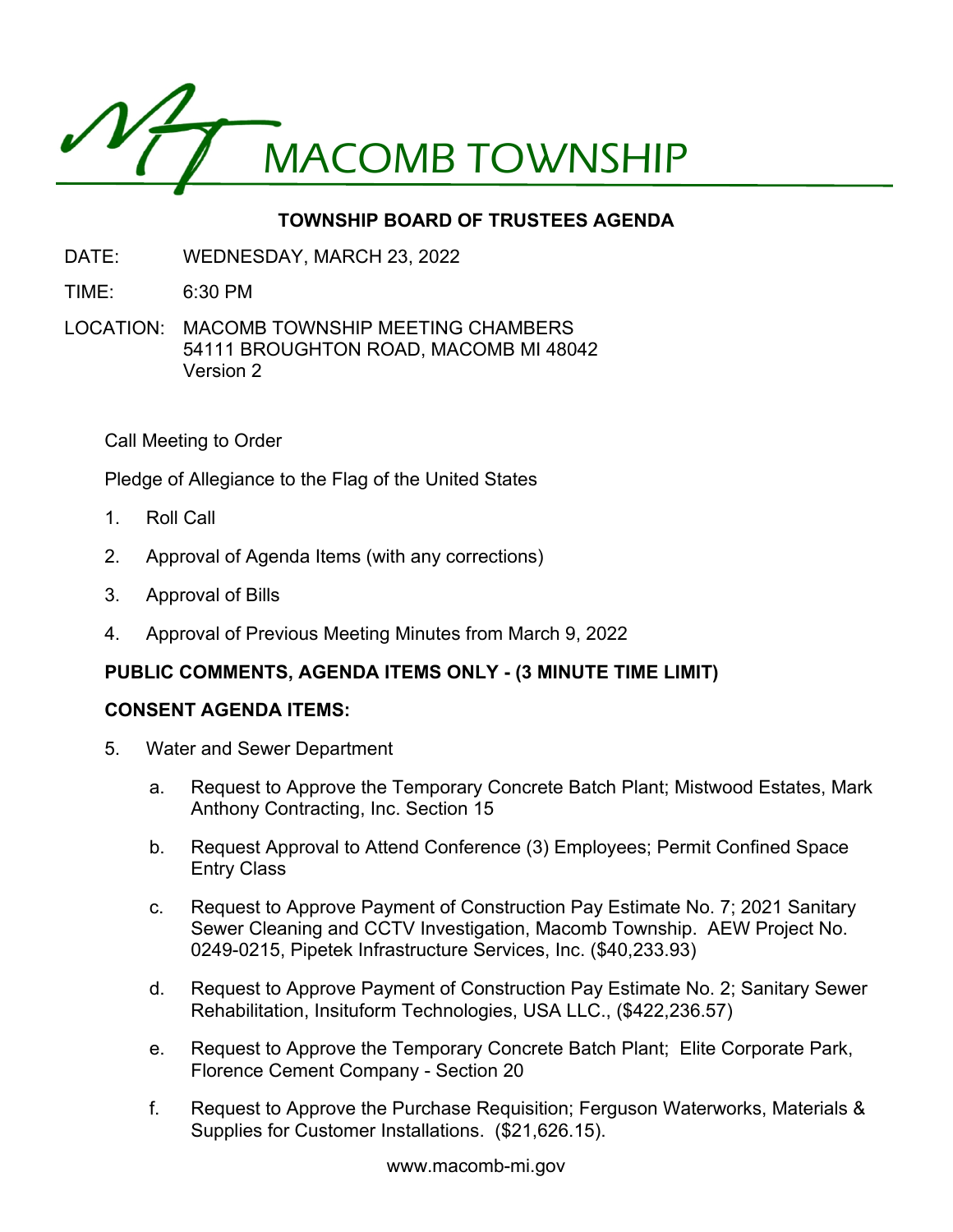Township Board of Trustees Agenda March 23, 2022 Page 2

- 6. Engineering Department
	- a. Request to Authorize the Supervisor to Sign Stormwater Facilities Maintenance Agreement for 16271 21 Mile Road (Parcel No. 08-30-400-024)
- 7. Supervisor's Office
	- a. Approval to Correct Scrivener's Error to Modify End of Term Date from January 13, 2025 to December 31, 2024 regarding the appointment of Ronald Papa to the Ethics Board

## **PUBLIC HEARING:**

8. Public Hearing on Proposed Pathway Connecting Corners Park to the Macomb Township Recreation Center and Town Hall Campus

## **NEW BUSINESS:**

## **HUMAN RESOURCES DEPARTMENT:**

- 9. Authorization to initiate the recruitment process Finance Department
- 10. Authorization to Extend Offer of Employment DPW
- 11. Authorization to extend offer of employment Supervisor's Office

#### **PLANNING AND ZONING DEPARTMENT:**

12. Request to Approve the Extension of Time - Preliminary Site Plan; Rockwood Park Site Condominium - Permanent Parcel #08-28-376-002; Located on the north side of 21 Mile Road, 1/4 mile east of Romeo Plank Road; Section 28; Gasper Munaco, Petitioner

#### **FIRE DEPARTMENT:**

13. Request to Purchase 16 Motorola 800 Mhz Radios (\$100,140.00)

#### **CLERK'S OFFICE:**

14. Request to Schedule a Public Hearing for a Speculative Building for Unit 27 Regency Commerce Center - 17201 Leone Dr., 17243 Leone Dr., and 17279 Leone Dr.

#### **TREASURER'S OFFICE:**

15. Request to Adopt Resolution in Support of Pathway Project Connecting Corners Park to Township Campus

# **SUPERVISOR'S OFFICE:**

16. Request to Award Township Hall Basement Buildout to Quadrate Construction, LLC in the amount of \$609,442.00